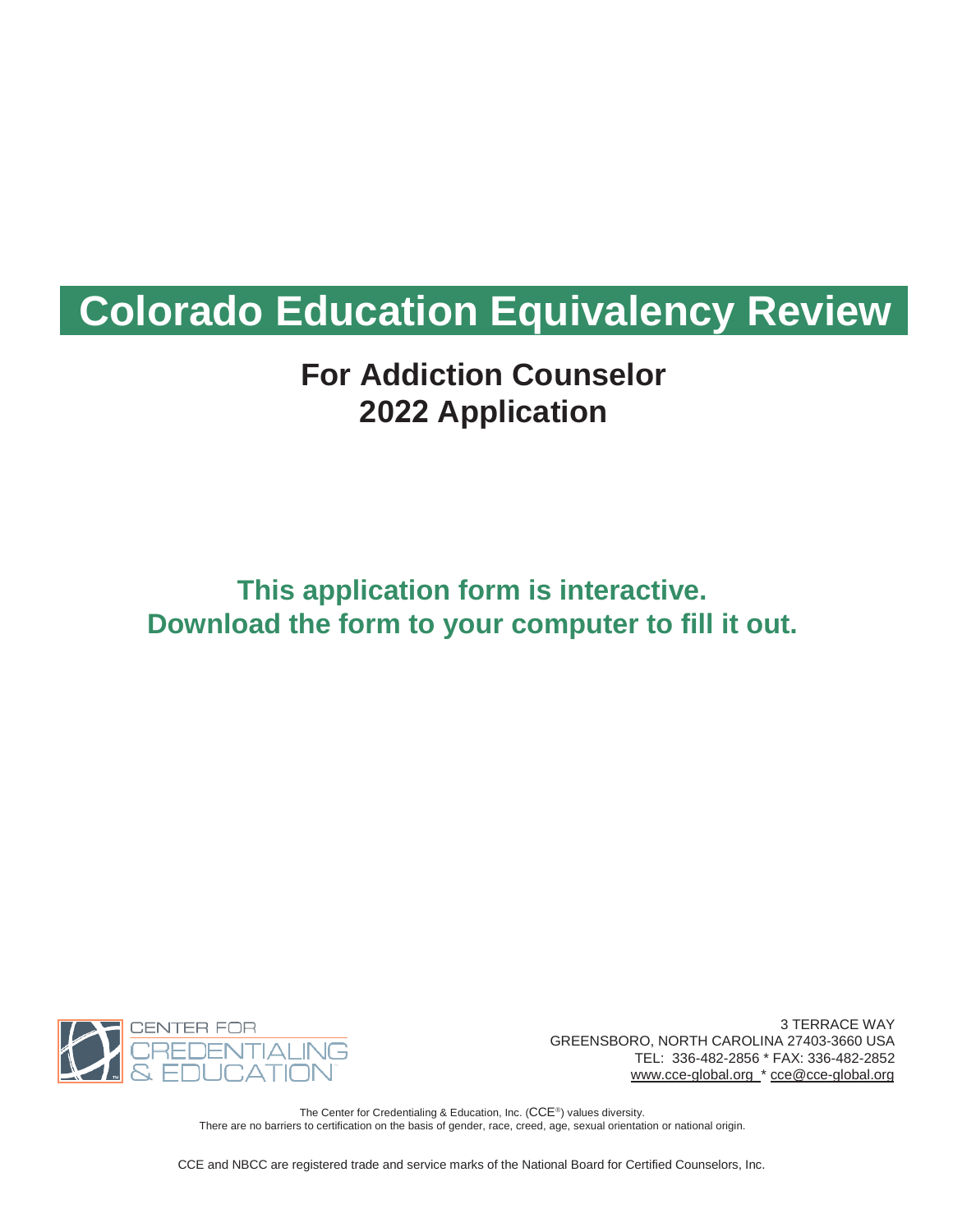The Center for Credentialing & Education, Inc. (CCE), on behalf of the state of Colorado, performs the education equivalency review for licensed addiction counselor candidates. Any correspondence outside of the education equivalency review should be directed to the state of Colorado at 303-894-7800.

CCE's review is based on Colorado Rule 14 [Licensure by Examination (CRS 12-43-804)]. Colorado State Board of Addiction Counselor Examiners Rules are available online at **[https://www.colorado.gov/pacific/dora/Addiction\\_Counselor](https://www.colorado.gov/pacific/dora/Addiction_Counselor).** 

Applications will be held open for one year from the date of initial review. Please note that CCE cannot return or duplicate an application. Prior to submitting your application to CCE, please make a copy of it for your records.

### **HOW TO CONTACT CCE**

Telephone (toll-free): 888-817-8283 Telephone Hours: 8:30 a.m. to 5 p.m. Eastern time; 6:30 a.m. to 3 p.m. Mountain time (Monday–Friday) E-mail: [cce@cce-global.org](mailto:cce@cce-global.org) Fax: 336-482-2852

Send written correspondence to: CCE • 3 Terrace Way • Greensboro, NC 27403-3660

**Reviews are conducted in order of receipt and completed within six weeks.** Failure to include all required items listed on page 3 will result in the need for additional reviews. Each subsequent review takes six weeks from the date of document receipt.

In order to protect candidates from miscommunication or misinformation, CCE asks applicants to submit in writing any questions regarding their education review. Questions can be sent via e-mail, postal mail or fax. CCE responds to all questions in the order they are received.

As an applicant for licensure education review, you have the right to appeal the findings on the education review completed by CCE. Please be aware that all applications for education equivalency review in Colorado are reviewed by CCE, which is the contracted agent for the Colorado State Board of Addiction Counselor Examiners, and the credential review is based on the Colorado Code of Law, Section 12-43-804 and Rule 14: Colorado Board of Addiction Counselor Examiners Rules. These requirements must be met in full.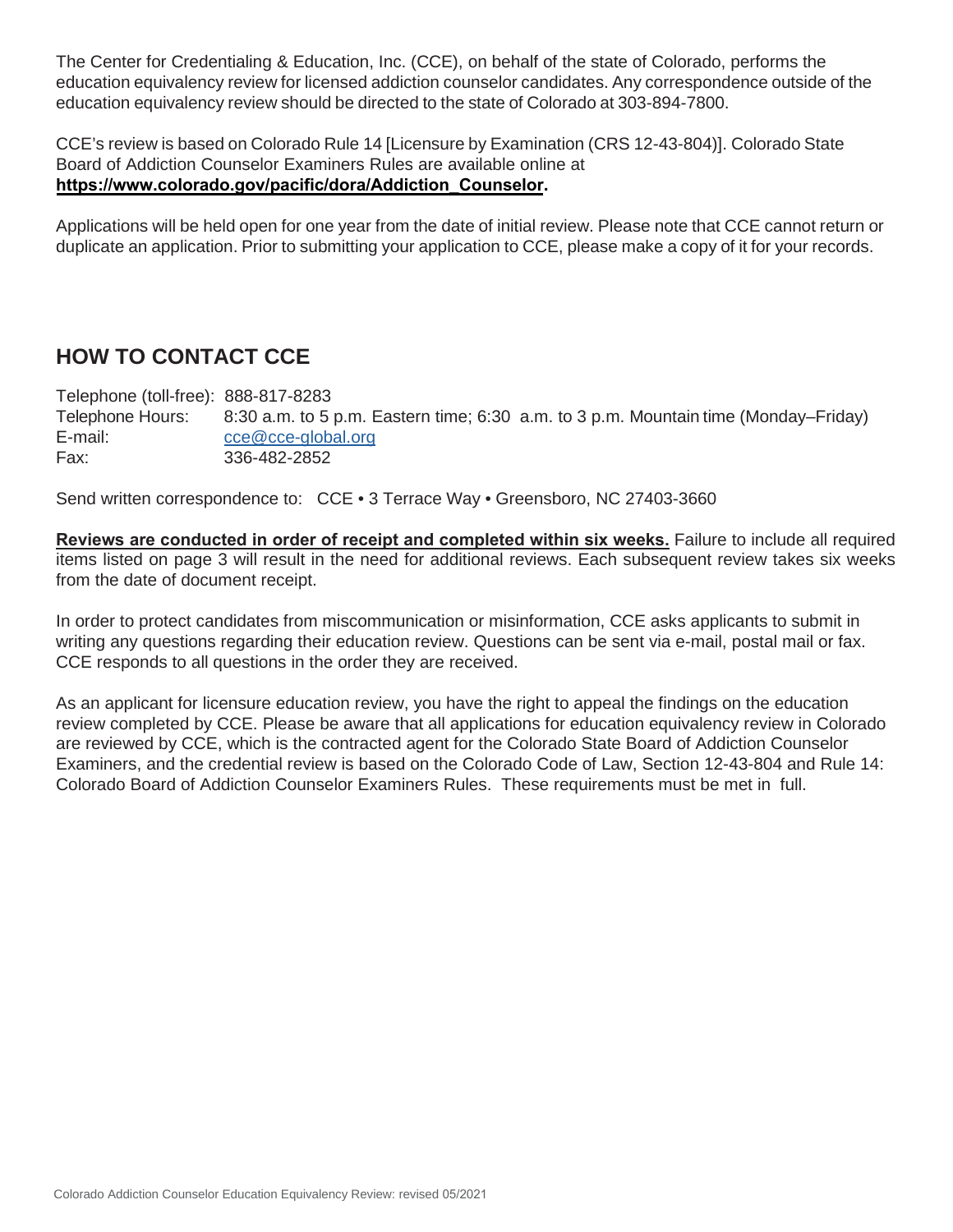

### **Education Equivalency for Addiction Counselor Certification**

When an applicant submits college courses on an application to the Center for Credentialing &Education (CCE) in lieu of one of the required training classes, it is the applicant's responsibility to demonstrate how their college course is equivalent to the Office of Behavioral Health (OBH) approved core competencies for that class. They are advised to compare the class syllabus to the core competency for the CAC required class. Anyone wishing to use college equivalents must submit the following to CCE *(please be advised this process can take 4-6weeks):*

- An official transcript from an accredited college or university in a sealed envelope. The courses must be in a behavioral health science or field. Each college class being offered as the equivalent of a CAC required class must have a grade of C or above.
- A cover letter with an attached syllabus and a written description about why the college class is equivalent to the CAC required class.
- A college course must offer college credits that are equivalent or greater than the number of clock hours required for the OBH training class.

*Additional information is available on the CCE website: <http://www.cce-global.org/Assets/StateLicensure/COappAddictionCounselors.pdf>*

#### **College equivalency hours:**

- One semester credit hour = 15 clock hours
- Two semester credit hours  $=$  30 clock hours
- Three semester credit hours = 45 clock hours
- $\bullet$  One quarter credit hour = 8.5 clock hours
- Two quarter credit hours = 17 clock hours
- Three quarter credit hours =  $25.5$  clock hours

#### **CAC required courses that must be taken (No college course equivalency):**

- *●* Principles of Addiction Treatment (21 hrs)
- *●* Infectious Diseases in Addiction Treatment (14 hrs)
- *●* Pharmacology I (14 hrs)
- *●* Advanced Pharmacology (14 hrs) (aka Pharmacology II)
- *●* Advanced Professional and Ethical Practice (14 hrs) (aka Professional Ethics II, Professional Practice)
- *●* Clinical Supervision I (21 hrs)
- *●* Clinical Supervision II (14 hrs)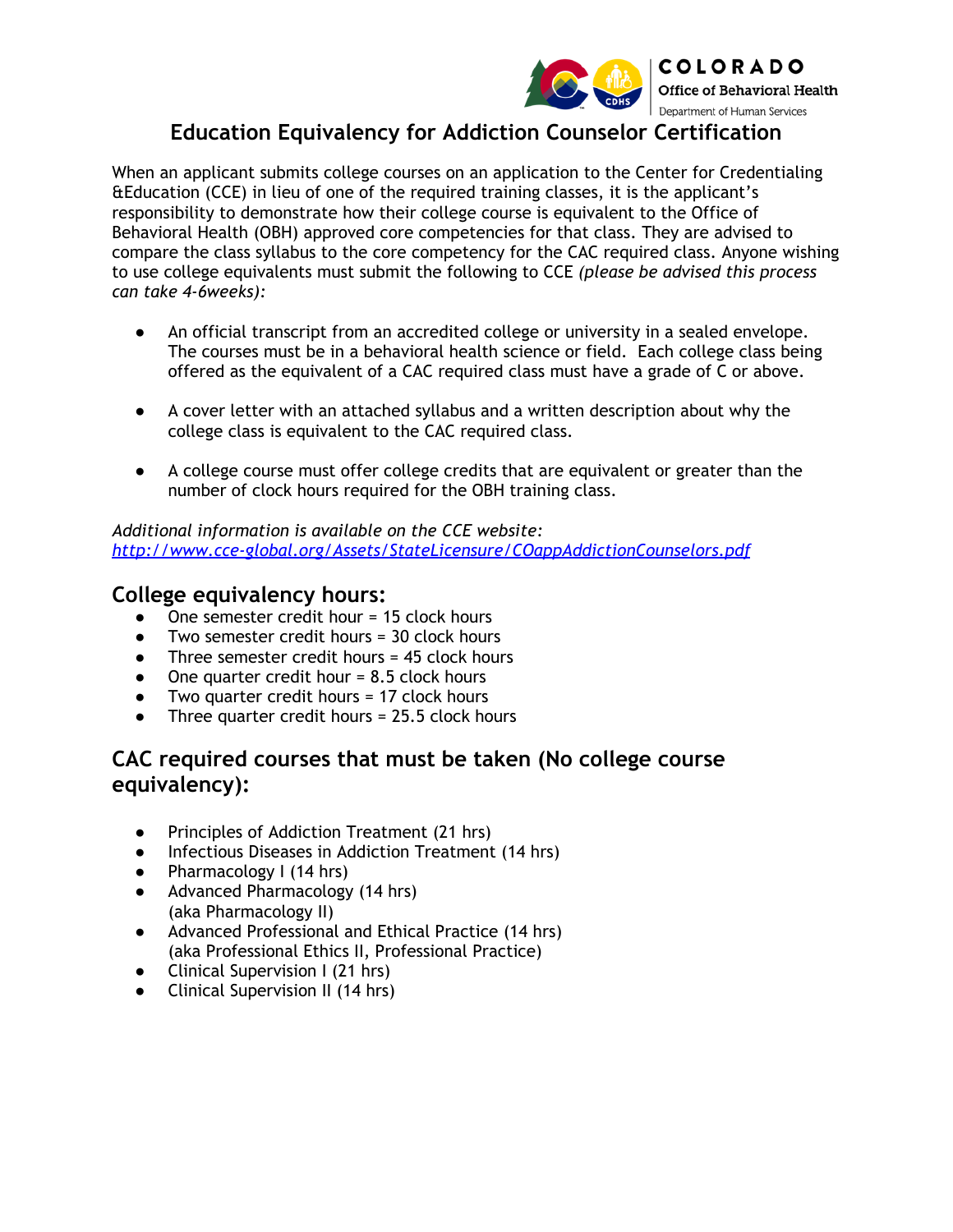

**CAC required courses that may have college equivalency (See core competencies posted on the OBH website)**

<https://cdhs.colorado.gov/behavioral-health/workforce-development> *(Click on Certified Addiction Counselor Clinical Training Program, click on Core Competencies for CAC Required Training Classes)*

- Addiction Counseling Skills (21 hrs)
- Case Conceptualization and Documentation (aka Client Record Management) (14 hrs)
- Culturally Informed Treatment (14 hrs)
- Ethical Practice in Addiction Treatment (14 hrs) (aka Professional Ethics I: Ethics and Jurisprudence)
- Motivational Interviewing (21 hrs)
- Advanced Motivational Interviewing (14 hrs)
- Cognitive-Behavioral Therapy (14 hrs)
- Advanced Case Conceptualization (14 hrs) (aka Clinical Assessment and Treatment Planning)
- Co-Occurring Disorders (14 hrs)
- Group Counseling Skills (21 hrs)
- Trauma Informed Care for Diverse Populations (14 hrs)
- Advanced Treatment Models (14 hrs) (aka Advanced Models)
- Treating Diverse Populations (14 hrs) (aka Specialized Addiction Treatment)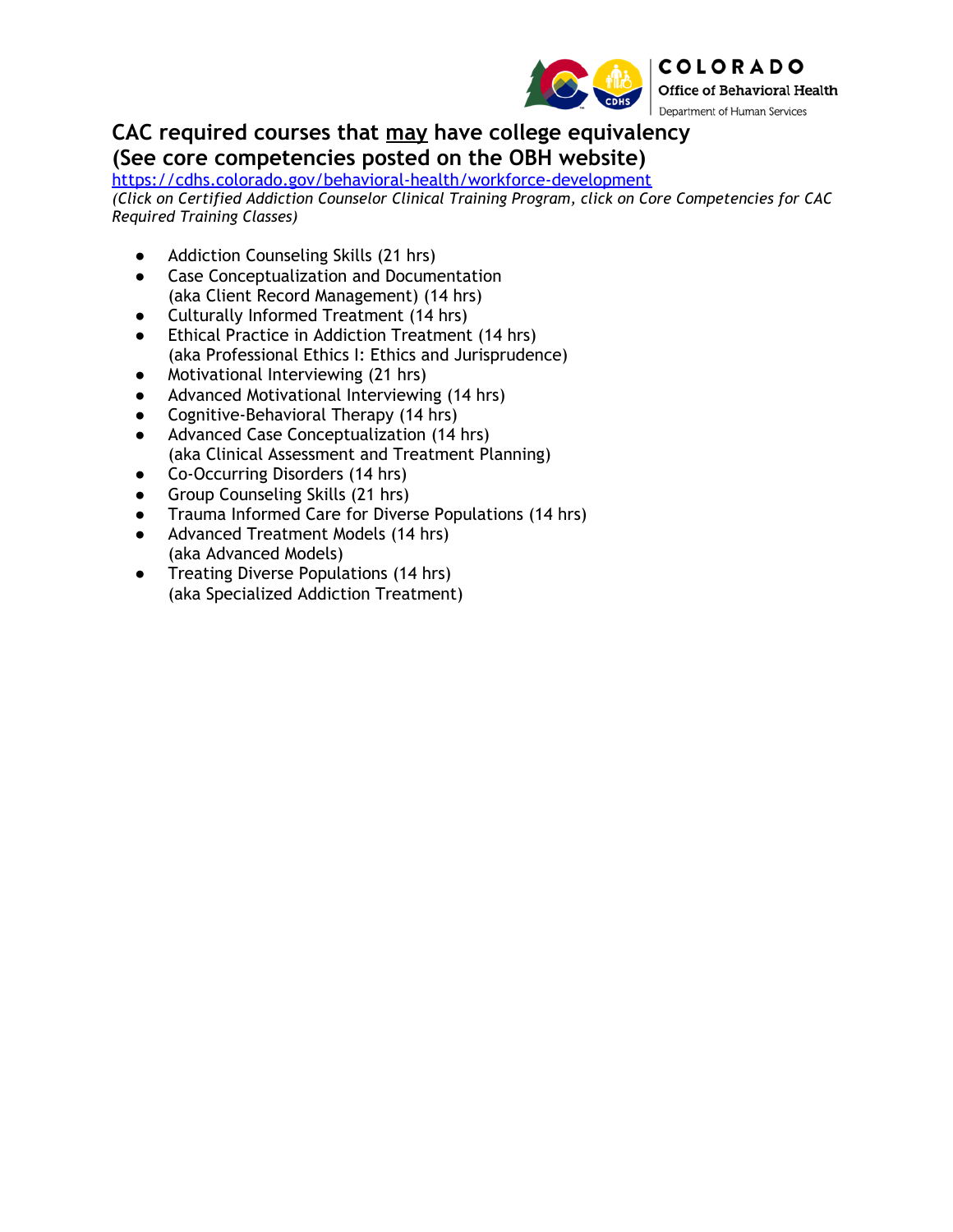

|                  | <b>Training Requirements Summary for CAT</b>                                                  | <b>Example to the first contract of vice.</b>                                                                |
|------------------|-----------------------------------------------------------------------------------------------|--------------------------------------------------------------------------------------------------------------|
| (HS diploma/GED) | <b>Clinically Supervised Work</b><br><b>Experience Hours: 1000</b>                            | Nine (9) addiction specialty courses<br>Addiction Counseling Skills (21 hrs)                                 |
|                  | (does not require DORA<br>registration prior to the 1000<br>hours. Once these hours are       | Case Conceptualization and Documentation (14<br>hrs) (aka Client Record Management)                          |
|                  | met, the individual is not able<br>to perform duties until the<br>CAT is officially approved) | Principles of Addiction Treatment (21 hrs)                                                                   |
|                  | Pass the NCAC I Exam                                                                          | Ethical Practice in Addiction Treatment (14 hrs)<br>(aka Professional Ethics I: Ethics and<br>Jurisprudence) |
|                  |                                                                                               |                                                                                                              |
|                  | Pass the Jurisprudence<br>Exam                                                                | Culturally Informed Treatment (14 hrs)                                                                       |
|                  |                                                                                               | Pharmacology I (14 hrs)                                                                                      |
|                  |                                                                                               | Trauma-Informed Care for Diverse Populations<br>(14 hrs)                                                     |
|                  |                                                                                               | Motivational Interviewing (21 hrs)<br>Prerequisite: Addiction Counseling Skills                              |
|                  |                                                                                               | Group Counseling Skills (21 hrs)<br>Prerequisite: Addiction Counseling Skills                                |
|                  |                                                                                               |                                                                                                              |
|                  |                                                                                               |                                                                                                              |
|                  |                                                                                               |                                                                                                              |
|                  |                                                                                               |                                                                                                              |
|                  |                                                                                               |                                                                                                              |
|                  |                                                                                               |                                                                                                              |
|                  |                                                                                               |                                                                                                              |
|                  |                                                                                               |                                                                                                              |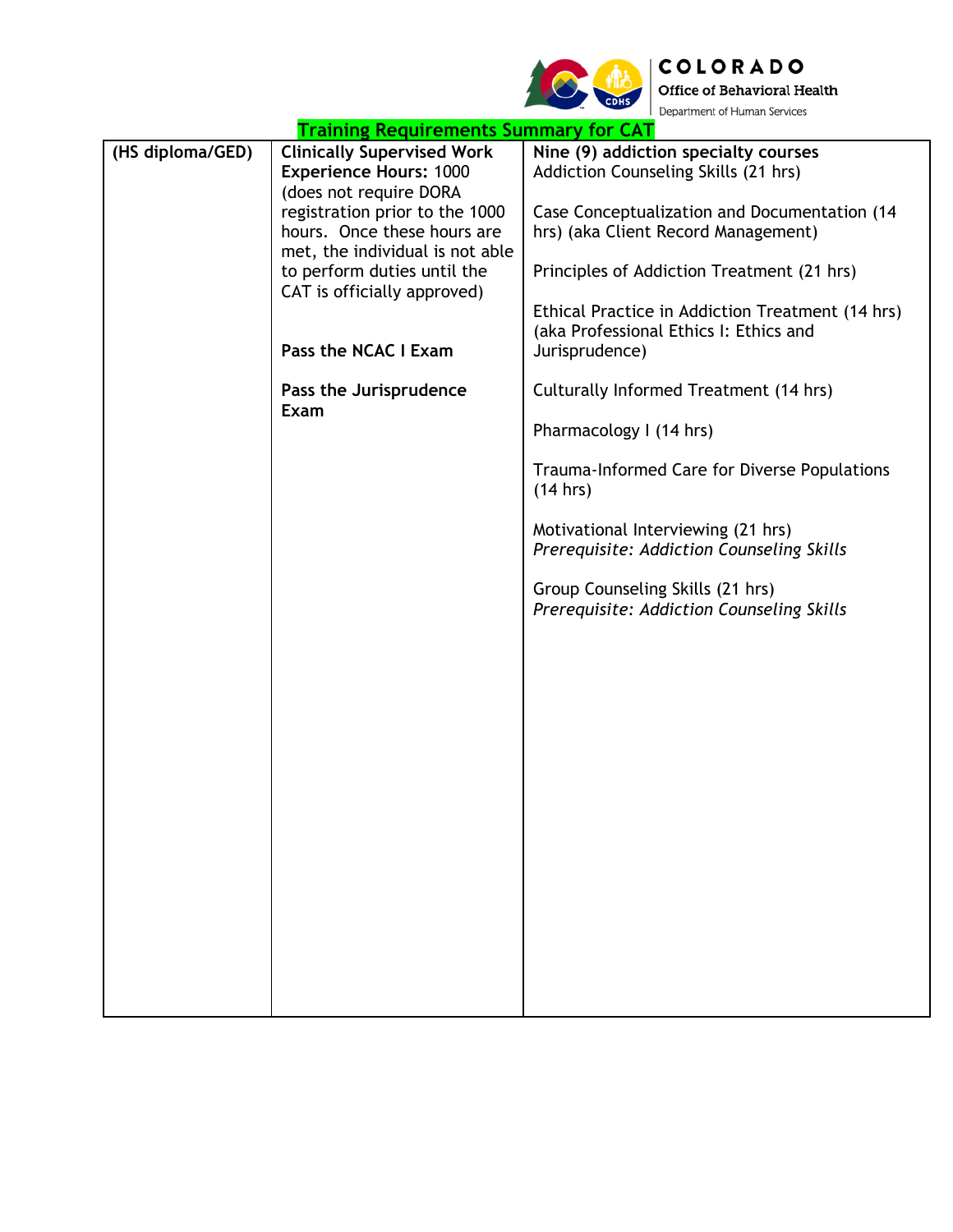

COLORADO<br>Office of Behavioral Health<br>Department of Human Services

| Training Requirements Summary for CAS (must meet requirements for CAT)                                                                                                                |                                                                                                                                                                                                                                     |                                                                                                                                                                                                                                                                                                                                                                                                                                                                                                                                                                                                                                                                                                                                                                                                                                                                                                                                                                                                                                                |  |
|---------------------------------------------------------------------------------------------------------------------------------------------------------------------------------------|-------------------------------------------------------------------------------------------------------------------------------------------------------------------------------------------------------------------------------------|------------------------------------------------------------------------------------------------------------------------------------------------------------------------------------------------------------------------------------------------------------------------------------------------------------------------------------------------------------------------------------------------------------------------------------------------------------------------------------------------------------------------------------------------------------------------------------------------------------------------------------------------------------------------------------------------------------------------------------------------------------------------------------------------------------------------------------------------------------------------------------------------------------------------------------------------------------------------------------------------------------------------------------------------|--|
| <b>Behavioral Health</b><br><b>Bachelor Degree</b><br>Non-conforming<br><b>Bachelor's degree</b><br>approval will be<br>decided at the<br>discretion of the<br><b>Addiction Board</b> | <b>Bachelor's degree:</b><br><b>Behavioral Health specialty</b><br>(Psychology,<br>Social Work, Human<br>Services)                                                                                                                  | Bachelor's degree or higher in Substance Use<br>Disorders/Addiction and/or related counseling<br>subjects (social work, mental health counseling,<br>marriage & family, psychology) from a regionally<br>accredited institution of higher learning.                                                                                                                                                                                                                                                                                                                                                                                                                                                                                                                                                                                                                                                                                                                                                                                            |  |
|                                                                                                                                                                                       | Approved to provide Clinical<br><b>Supervision and consultation</b><br>to individuals working<br>towards CAT or CAS                                                                                                                 |                                                                                                                                                                                                                                                                                                                                                                                                                                                                                                                                                                                                                                                                                                                                                                                                                                                                                                                                                                                                                                                |  |
|                                                                                                                                                                                       | <b>Clinically Supervised Work</b><br><b>Experience Hours</b><br>2,000 direct clinically<br>supervised hours<br>(1000 additional<br>direct clinical hours<br>beyond the CAT)<br>Pass the NCAC II exam<br>Pass the jurisprudence exam | Eleven (11) specialty courses<br>Cognitive Behavioral Therapy (14 hrs)<br>Co-occurring Disorders (14 hrs)<br>Advanced Treatment Models (14 hrs)<br>(aka Advanced Models)<br>Treating Diverse Populations (14 hrs)<br>(aka Specialized Addiction Treatment)<br>Infectious Diseases in Addiction Treatment (14hrs)<br>Clinical Supervision I (21 hrs)<br>Clinical Supervision II (14 hrs)<br>Prerequisites: Advanced Motivational<br>Interviewing and Clinical Supervision I<br>Advanced Professional and Ethical Practice<br>(14hrs)<br>(aka Professional Ethics II, Professional Practice)<br>Prerequisite: Ethical Practice in Addiction<br><b>Treatment</b><br>Advanced Motivational Interviewing (14 hrs)<br>Prerequisite: Motivational Interviewing<br>Advanced Case Conceptualization (14 hrs)<br>(aka Clinical Assessment and Treatment Planning)<br>Prerequisite: Case Conceptualization and<br>Documentation (aka Client Record Management)<br>Advanced Pharmacology (14 hrs)<br>(aka Pharmacology II)<br>Prerequisite: Pharmacology I |  |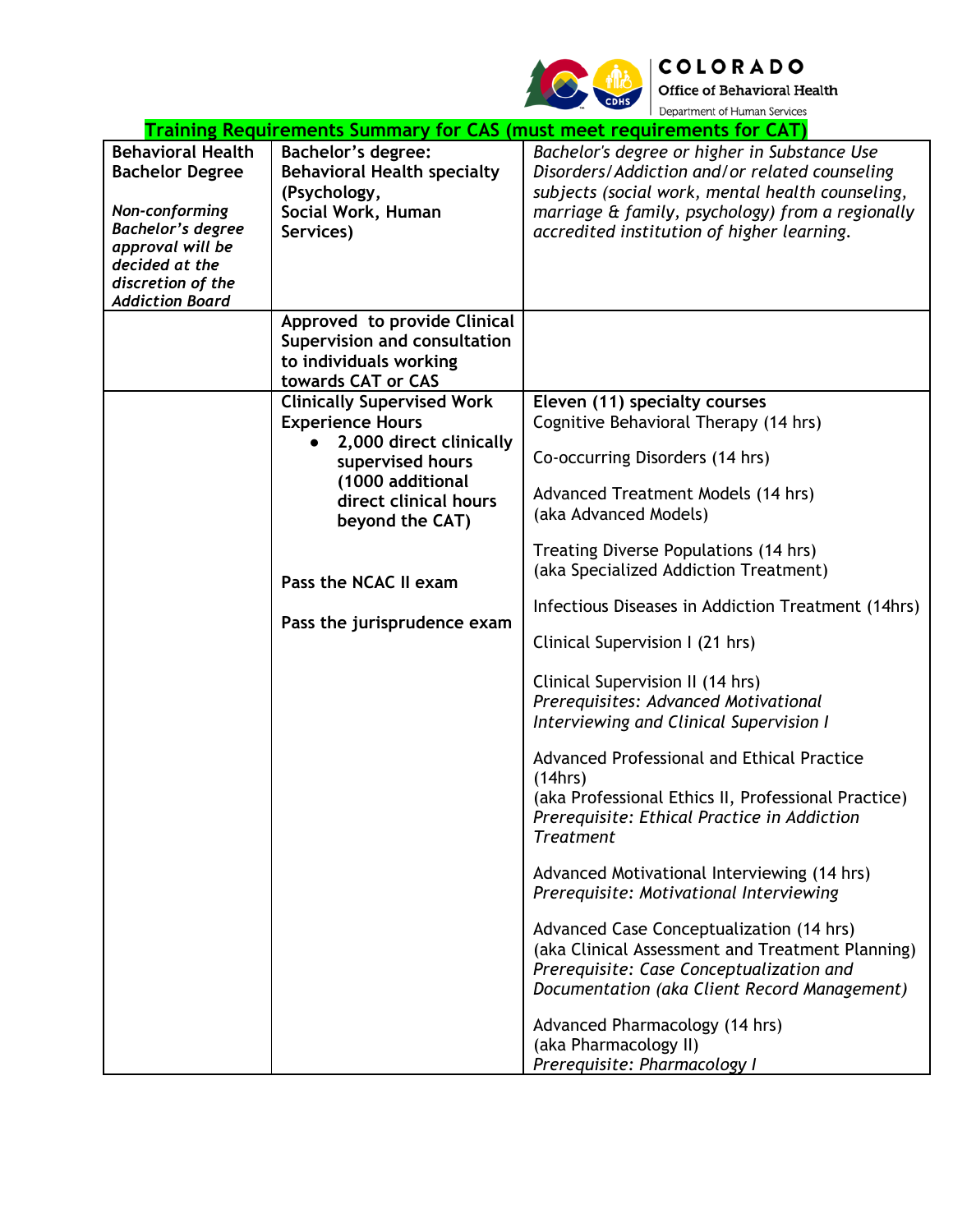

COLORADO Office of Behavioral Health Department of Human Services

| Clinical behavioral health<br>Master or Doctorate<br>degree                                                                                                                                                                                                                                                                                                                                                                                                                                                                                                                                                                                         | <b>Clinically Supervised</b>                                                                                                                                             | Master's degree or higher in Substance Use<br>Disorders/Addiction and/or related counseling<br>subjects (social work, mental health counseling,<br>marriage & family, psychology, medical doctor)<br>from a regionally accredited institution of higher<br>learning.                                                                                                                                                                                            |
|-----------------------------------------------------------------------------------------------------------------------------------------------------------------------------------------------------------------------------------------------------------------------------------------------------------------------------------------------------------------------------------------------------------------------------------------------------------------------------------------------------------------------------------------------------------------------------------------------------------------------------------------------------|--------------------------------------------------------------------------------------------------------------------------------------------------------------------------|-----------------------------------------------------------------------------------------------------------------------------------------------------------------------------------------------------------------------------------------------------------------------------------------------------------------------------------------------------------------------------------------------------------------------------------------------------------------|
| Meet all the requirements                                                                                                                                                                                                                                                                                                                                                                                                                                                                                                                                                                                                                           |                                                                                                                                                                          | <b>Training Requirements</b>                                                                                                                                                                                                                                                                                                                                                                                                                                    |
| of CAT and CAS (Must<br>either take or show<br><b>Hours</b><br>educational equivalency<br>$\bullet$<br>for the following courses:<br>-Addiction Counseling Skills<br>-Case Conceptualization<br>and Documentation (aka<br>Client Record Management)                                                                                                                                                                                                                                                                                                                                                                                                 | <b>Work Experience</b><br>3,000 direct<br>clinically<br>supervised<br>hours<br>Pass the MAC exam                                                                         | (Must meet training requirements for the CAS,<br>below is the list of training requirements WITHOUT<br>educational equivalency)<br>Principles of Addiction Treatment (21 hrs)<br>Infectious Diseases in Addiction Treatment<br>(14 hrs)                                                                                                                                                                                                                         |
| -Culturally-Informed<br><b>Treatment</b><br>exam<br>-Motivational Interviewing<br>- Advanced Motivational<br>Interviewing<br>-Trauma Informed Care for<br><b>Diverse Populations</b><br><b>Ethical Practice in</b><br><b>Addiction Treatment (14</b><br>hrs) (aka Professional Ethics<br>I: Ethics and Jurisprudence)<br>-Group Counseling Skills<br>-Co-occurring Disorders<br>-Cognitive Behavioral<br>Therapy<br>- Advanced Case<br>Conceptualization (aka<br>Clinical Assessment and<br><b>Treatment Planning)</b><br>- Advanced Treatment<br>Models (aka Advanced<br>Models)<br>-Treating Diverse<br>Populations (aka<br>Specialized Addiction | Pass the jurisprudence<br><b>Designated providers</b><br>of Clinical Supervision<br>for all levels of<br>certification and<br>licensure, in the<br>addictions profession | Pharmacology I (14 hrs)<br>Advanced Pharmacology (14 hrs)<br>(aka Pharmacology II)<br>Prerequisite: Pharmacology I<br>Advanced Professional and Ethical Practice<br>(14hrs)<br>(aka Professional Ethics II, Professional Practice)<br>Prerequisite: Ethical Practice in Addiction<br><b>Treatment</b><br>Clinical Supervision I (21 hrs)<br>Clinical Supervision II (14 hrs)<br>Prerequisites: Advanced Motivational<br>Interviewing and Clinical Supervision I |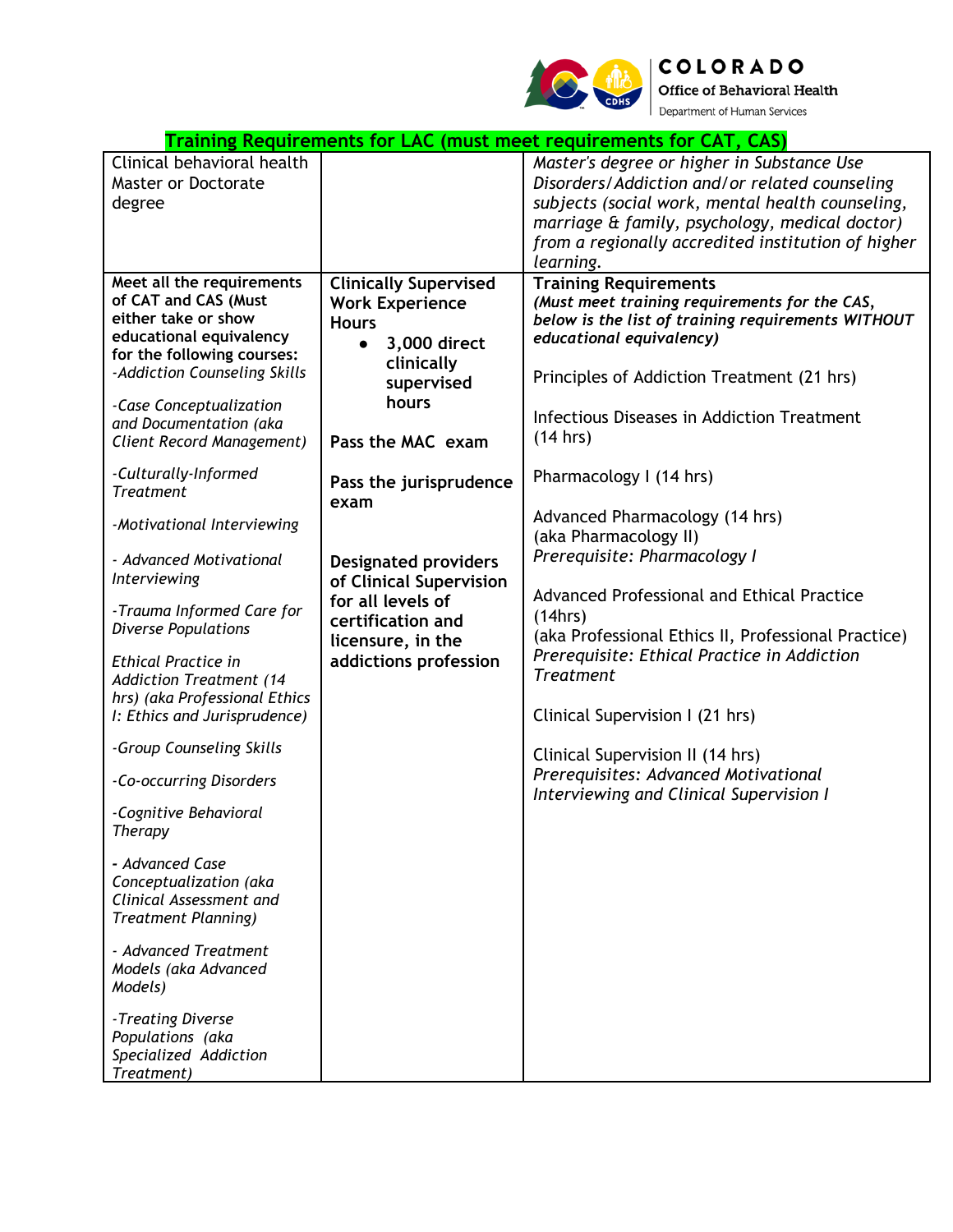FORM A

#### FORM A–COMPLETED CAT TRAINING/ EDUCATION

(If you hold a Clinical Master's or Doctorate degree, do not use this form. Use FORM B)

APPLICANT: It is your responsibility to ensure that you have completed the required coursework below or have educational equivalency for your level. Refer to the CAC Handbook for Addiction Counselors, available at www.cce-global.org/BusinessLicensureServices/StateLicensure.

>Complete this form to document all courses for the level for which you are applying.

>If you already hold a certification for previous level(s), you do not need to document those courses.

>Submit a copy of your certificate(s) for all courses you document on this form.

| Applicant Last Name:                           | First Name:                        | Middle Initial:         |  | Suffix:                     |  |  |
|------------------------------------------------|------------------------------------|-------------------------|--|-----------------------------|--|--|
| Address:                                       | City:                              | State:                  |  | Zip:                        |  |  |
| <b>Training/Courses</b>                        |                                    | <b>Training Date(s)</b> |  | <b>Trainer Name (Print)</b> |  |  |
|                                                | CAT-High School Diploma            |                         |  |                             |  |  |
| <b>Addiction Counseling Skills</b>             |                                    |                         |  |                             |  |  |
| Case Conceptualization & Documentation         |                                    |                         |  |                             |  |  |
| <b>Ethical Practice in Addiction Treatment</b> |                                    |                         |  |                             |  |  |
| Trauma Informed Care for Diverse Populations   |                                    |                         |  |                             |  |  |
| <b>Culturally Informed Treatment</b>           |                                    |                         |  |                             |  |  |
| Motivational Interviewing                      |                                    |                         |  |                             |  |  |
| Pharmacology I                                 |                                    |                         |  |                             |  |  |
| <b>Group Counseling Skills</b>                 |                                    |                         |  |                             |  |  |
| Principles of Addiction Treatment              |                                    |                         |  |                             |  |  |
| CAS-Bachelor's Degree**                        |                                    |                         |  |                             |  |  |
| <b>Cognitive Behavioral Therapy</b>            |                                    |                         |  |                             |  |  |
| <b>Advance Pharmacology</b>                    |                                    |                         |  |                             |  |  |
| Advance Case Conceptualization                 |                                    |                         |  |                             |  |  |
| Co-occurring Disorders                         |                                    |                         |  |                             |  |  |
| Infectious Diseases in Addiction Treatment     |                                    |                         |  |                             |  |  |
| <b>Advance Treatment Models</b>                |                                    |                         |  |                             |  |  |
|                                                | Advanced Motivational Interviewing |                         |  |                             |  |  |
| <b>Clinical Supervision I</b>                  |                                    |                         |  |                             |  |  |
|                                                |                                    |                         |  |                             |  |  |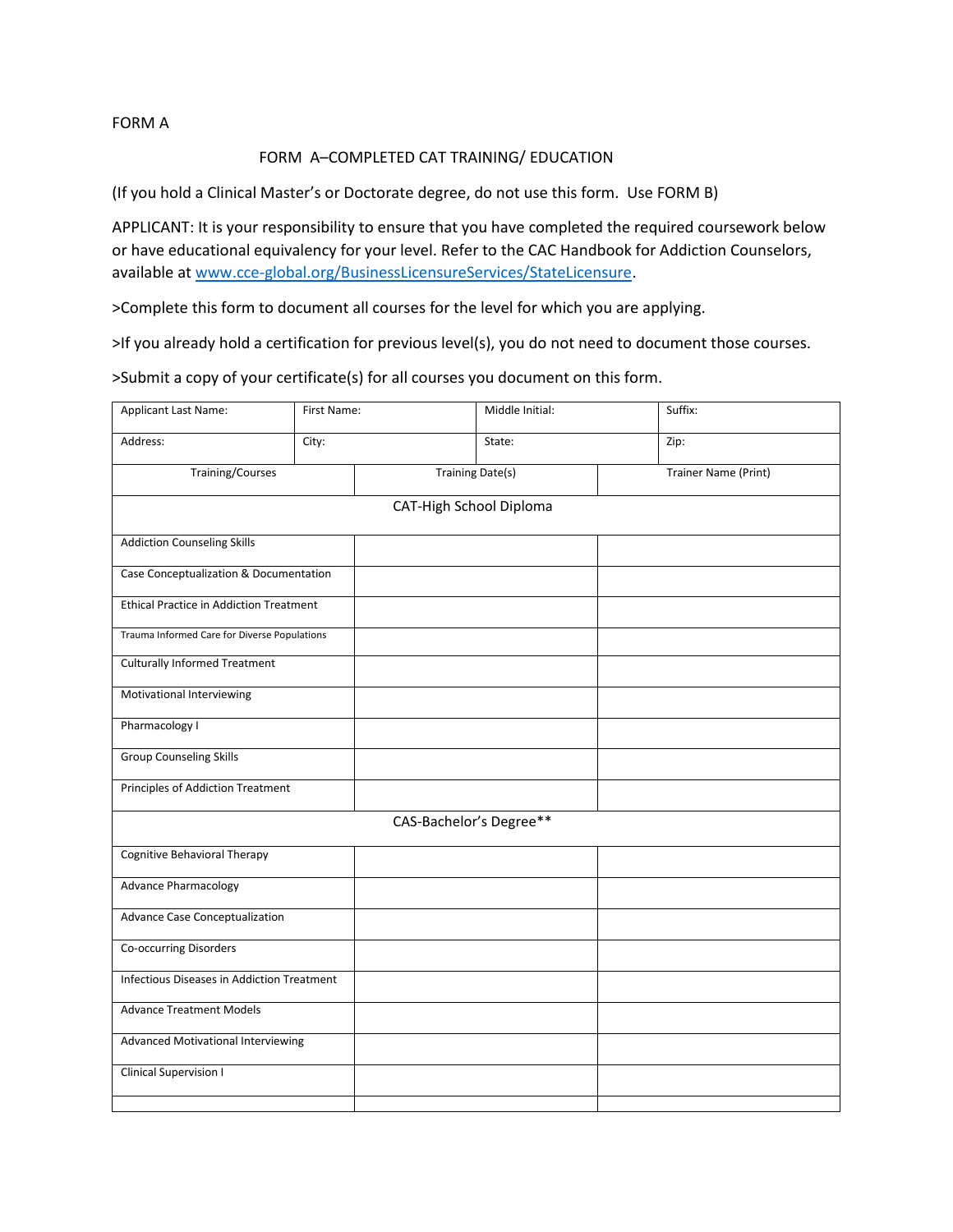| <b>Clinical Supervision II</b>      |  |
|-------------------------------------|--|
| <b>Professional Practice</b>        |  |
| <b>Treating Diverse Populations</b> |  |

\*\*For CAS, document completion of all CAS courses. If you do not already hold CAS certification, you must also document the CAT courses.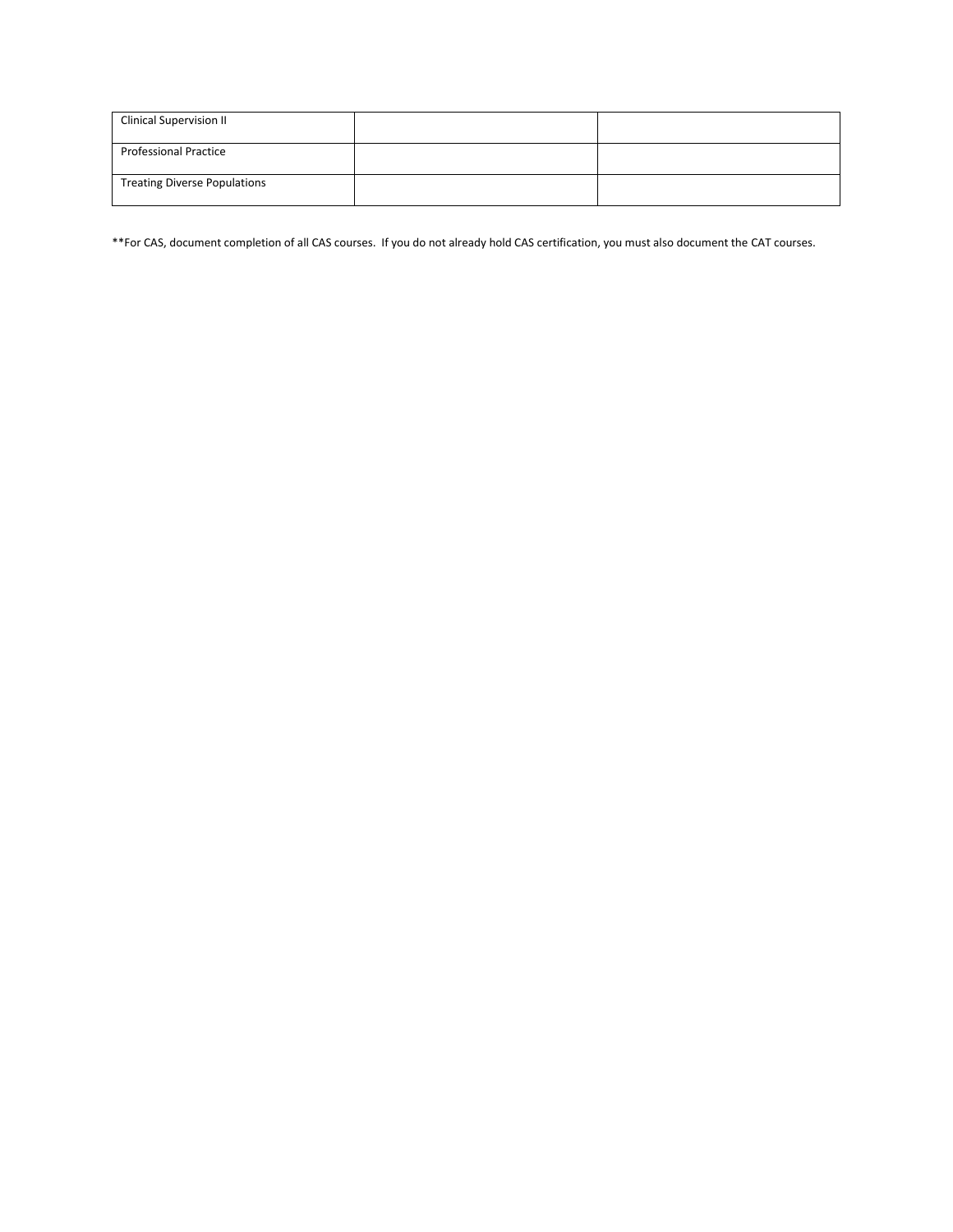FORM B

#### FORM B–COMPLETED LAC TRAINING/ EDUCATION

APPLICANT: It is your responsibility to ensure that you have completed the required coursework below or have educational equivalency for your level. Refer to the CAC Handbook for Addiction Counselors, available at www.cce-global.org/BusinessLicensureServices/StateLicensure.

>Complete this form to document all courses for the level for which you are applying.

>Submit a copy of your certificate(s) for all courses you document on this form.

| Applicant Last Name:                           | First Name: |                         | Middle Initial: | Suffix:              |  |
|------------------------------------------------|-------------|-------------------------|-----------------|----------------------|--|
| Address:                                       | City:       |                         | State:          | Zip:                 |  |
| <b>Training/Courses</b>                        |             | <b>Training Date(s)</b> |                 | Trainer Name (Print) |  |
|                                                |             | LAC-Master's Degree     |                 |                      |  |
| <b>Addiction Counseling Skills</b>             |             |                         |                 |                      |  |
| Case Conceptualization & Documentation         |             |                         |                 |                      |  |
| <b>Culturally Informed Treatment</b>           |             |                         |                 |                      |  |
| Trauma Informed Care for Diverse Populations   |             |                         |                 |                      |  |
| Co-occurring Disorders                         |             |                         |                 |                      |  |
| <b>Cognitive Behavioral Therapy</b>            |             |                         |                 |                      |  |
| Advance Case Conceptualization                 |             |                         |                 |                      |  |
| <b>Advance Treatment Models</b>                |             |                         |                 |                      |  |
| <b>Treating Diverse Populations</b>            |             |                         |                 |                      |  |
| Principles of Addiction Treatment              |             |                         |                 |                      |  |
| Infectious Diseases in Addiction Treatment     |             |                         |                 |                      |  |
| Pharmacology I                                 |             |                         |                 |                      |  |
| <b>Advance Pharmacology</b>                    |             |                         |                 |                      |  |
| Motivational Interviewing                      |             |                         |                 |                      |  |
| <b>Group Counseling Skills</b>                 |             |                         |                 |                      |  |
| Professional Ethics II                         |             |                         |                 |                      |  |
| <b>Advanced Motivational Interviewing</b>      |             |                         |                 |                      |  |
| Clinical Supervision I                         |             |                         |                 |                      |  |
| <b>Clinical Supervision II</b>                 |             |                         |                 |                      |  |
| <b>Ethical Practice in Addiction Treatment</b> |             |                         |                 |                      |  |